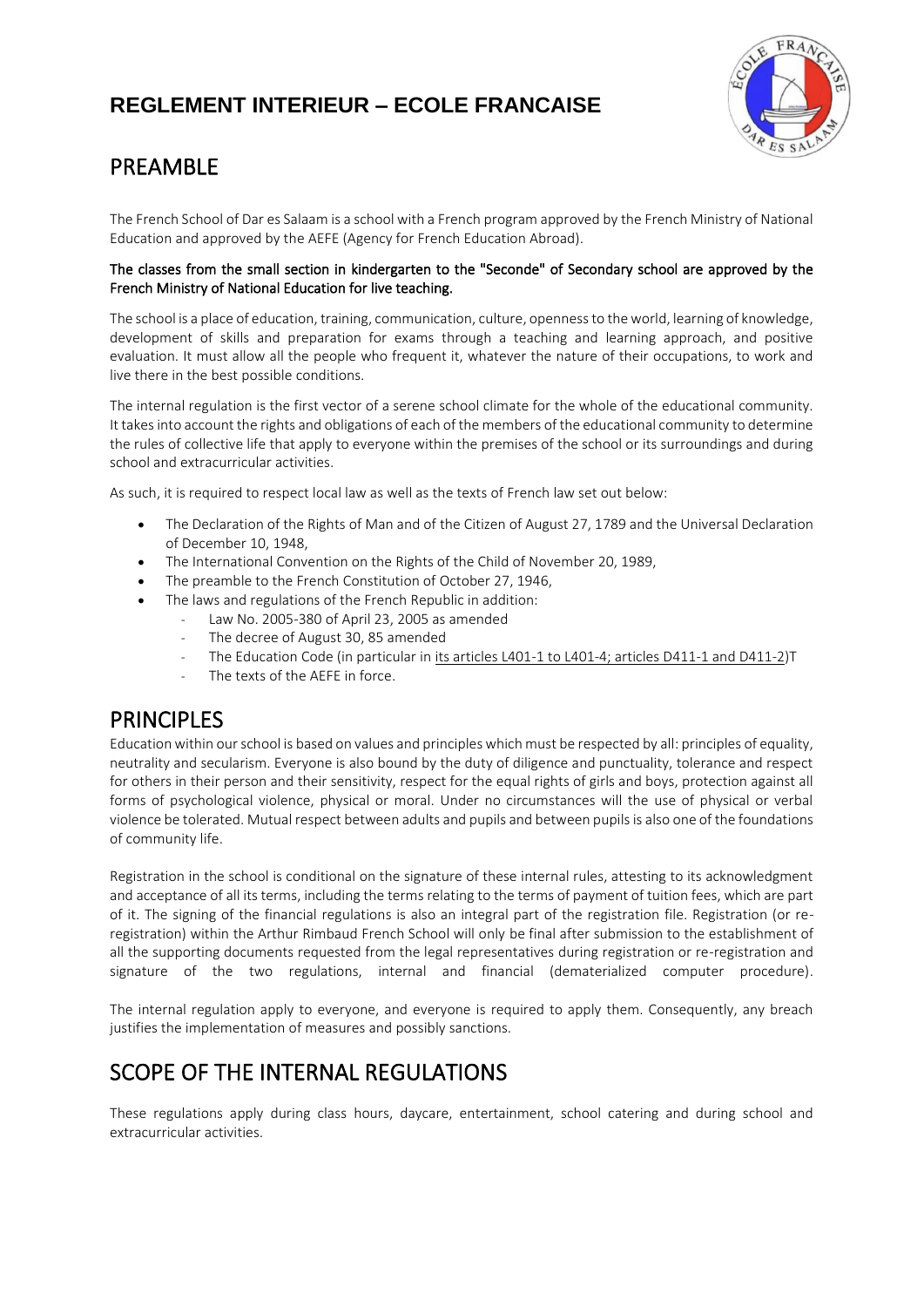

# SCHOOL ATTENDANCE AND OBLIGATIONS

# - ACCESS TO SCHOOL

Only staff, students and all persons duly mandated by the family or authorized by the headmaster have access. All other visitors must identify themselves at the entrance and will be directed to the secretariat.

# - OPENING TIME

The school is open from 7:00 a.m. until 6:30 p.m.

The administration and school life welcome the public from 7:30 a.m. to 5:30 p.m.

### - COURSE SCHEDULES\*

### Kindergarten

From Monday to Friday :

8:00 a.m. – 11:30 a.m. and 12:30 p.m. – 2:00 p.m.

### Elementary

From Monday to Thursday :

8:00 a.m. – 12:00 p.m. and 12:45 p.m. – 2:00 p.m.

Friday :

8:00 a.m. – 12:00 p.m. and 12:45 p.m. – 1:45 p.m.

#### **Secondary**

From Monday to Friday :

According to schedule (from 8:45 a.m. to 6:05 p.m.)

\*schedules are subject to the school council and may change from year to year.

Kindergarten – elementary: A paid childcare system has been set up outside school hours. Rates and schedules are posted at school life and reviewed annually.

In kindergarten, parents or authorized persons (presentation of the student's school identity card) must drop off and pick up the children in their class.

No outing during school hours is authorized, except for a valid reason and at the written and signed request of the parents.

The parents or an authorized adult must pick up the child at the School life's office.

Outside of their teaching hours, secondary school students can access dedicated study spaces.

# - ENTRANCE

#### Kindergarten classes:

The children are handed over by the parents to the reception staff: in the morning between 7:50 a.m. and 8:00 a.m. After 8:00 a.m., to be admitted, latecomers must be accompanied by their parents or an authorized adult and report to school life to be excused. Delays will be recorded by school life.

#### Elementary classes: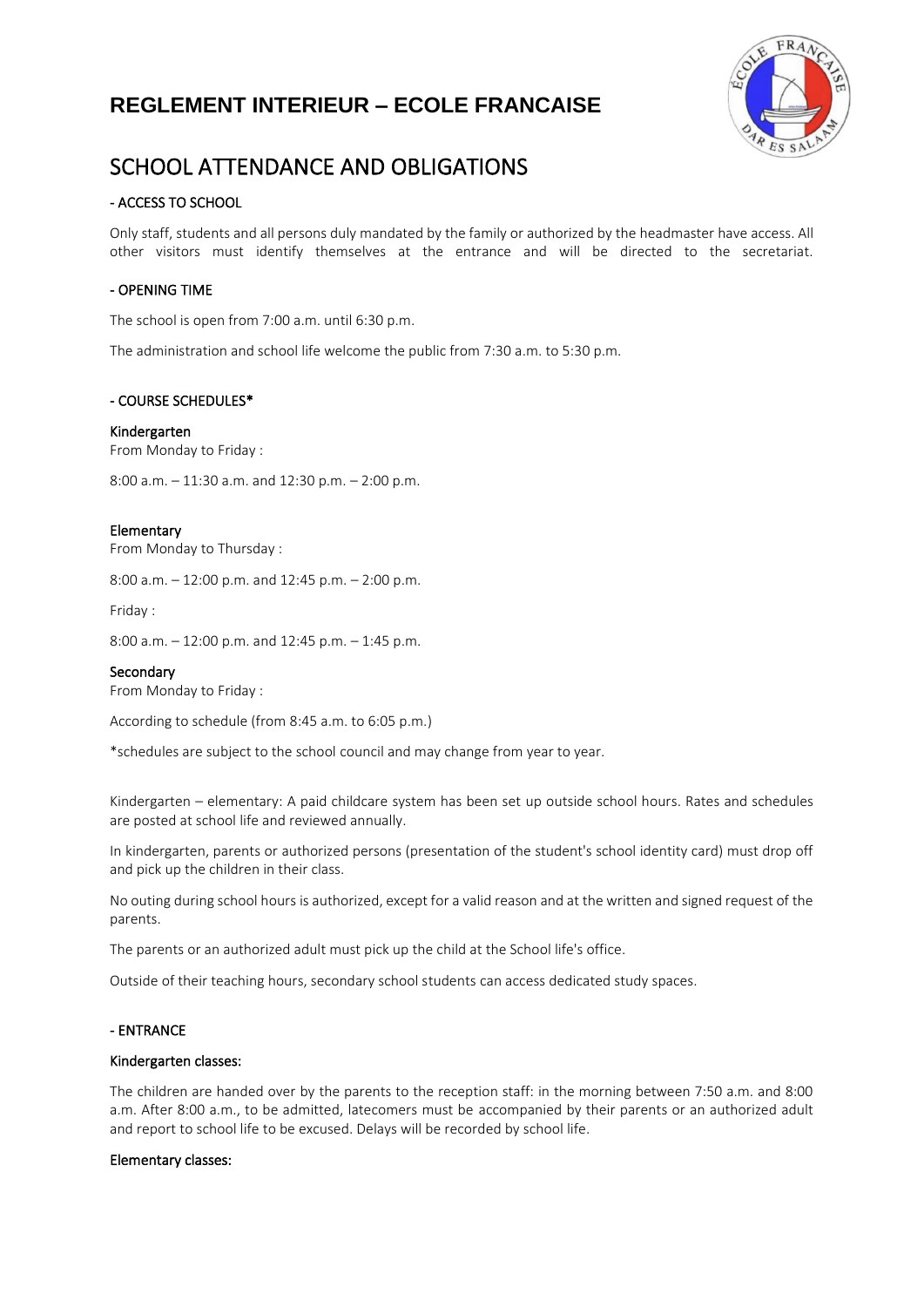

Students are welcomed between 7:50 and 8:00 in the morning and between 12:35 and 12:45 in the afternoon. After 8:00 a.m. and 12:45 p.m., to be admitted, latecomers must be accompanied by their parents or an authorized adult and report to school life to be excused. Parents will be notified of the delay.

### Secondary classes:

Pupils are welcomed from the opening of the school until its closing. Latecomers will have to report to school life to be excused. Parents will be notified of the delay.

## - EXIT

### Kindergarten classes:

Pupils leave the school in the morning between 11:30 and 11:40 a.m., in the afternoon between 2:00 and 2:10 p.m. The parents or any person named in writing and presented by them will pick them up. Under no circumstances may children be handed over to a minor. 10 minutes after the exit time, all children must have left school or must be registered in advance with the canteen, AES or the school's daycare service.

### Elementary classes:

After 12:10 p.m. or after 2:10 p.m., all children must have left school. Any child who has not been picked up after 12:10 p.m. or after 2:10 p.m. must have been registered with the canteen, AES or the school's daycare service.

### Secondary classes:

An exit authorization form must be completed by the parents at the start of the school year.

### Student exit and safety: kindergarten and elementary:

At the reception and exit, only parents or their representatives with the student identity card issued by the school to families, are authorized to accompany and pick up pupilsin the classroom (Kindergarten) or in the area provided for this purpose (Elementary).

For secondary school, students must have their school card.

### - DELAYS

Three late arrivals in a month will be sanctioned by a warning, the fourth late arrival will be followed by a meeting with the family and school life to remedy the situation.

In the event of a repeat offence during the term, leading to a new warning with or without a detention, an educational team (primary) or an educational commission (secondary) will be convened in order to establish a remediation protocol for this situation.

### - ABSENCE

All absences must be justified in writing to the teacher and school life with a medical certificate for absences exceeding three days.

All absent students, whatever the reason, must make arrangements to update themselves, in real time, on what was done in class during their absence with the support of the teachers.

After four days of unjustified absence in a month, an educational team (primary) or educational committee (secondary) will be convened to establish a protocol for remedying the situation.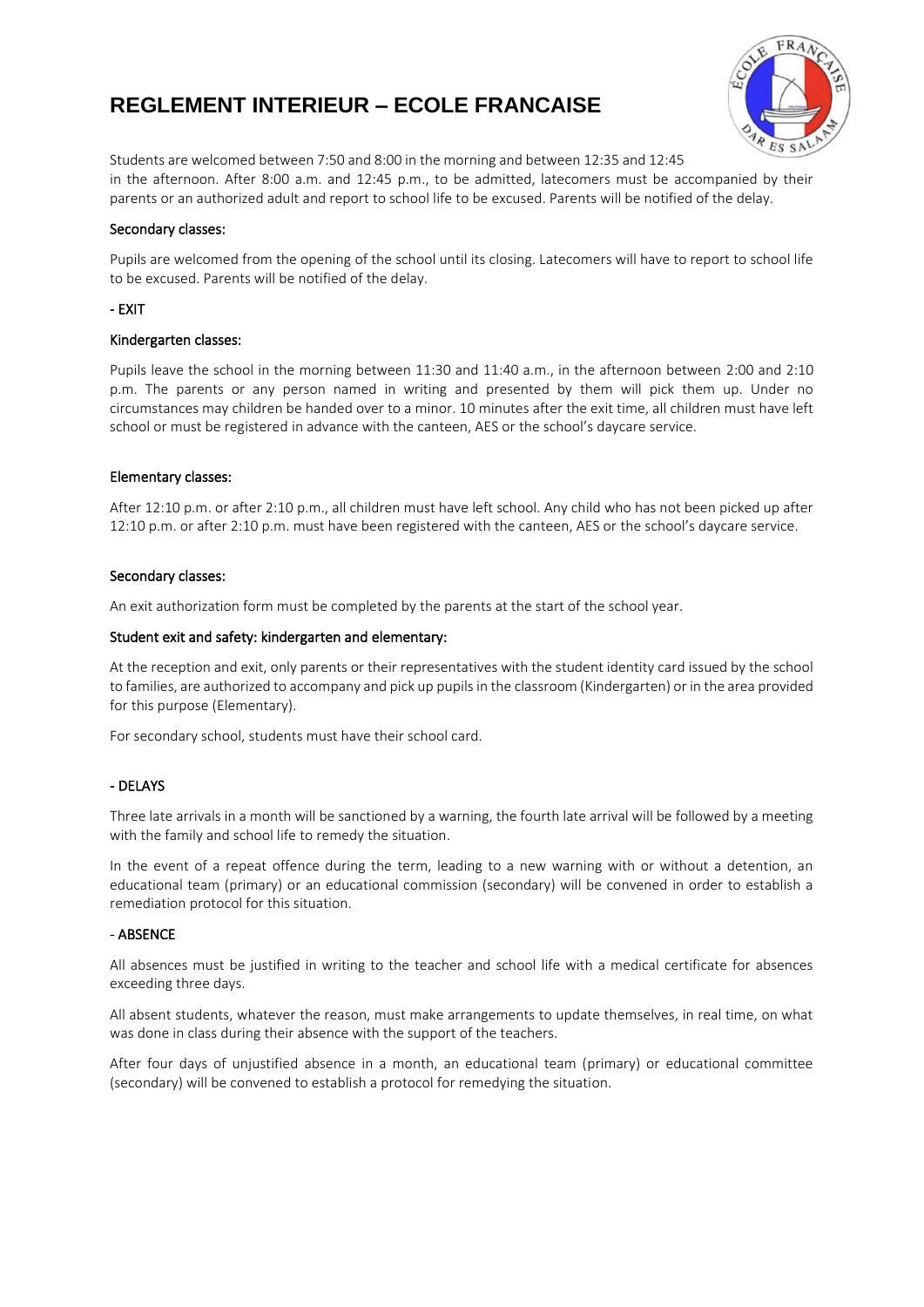

# 2. RIGHTS, DUTIES AND OBLIGATIONS

# $-$  THE ADULTS:

Anyone associated with the life of the school community undertakes:

- to respect and ensure respect for secularism excluding any proselytism at school;
- to tolerate and respect others in their personality and in their convictions;
- to use no violence in any form, and to make every effort to ensure that its use is banned;
- to respect and promote equality for all, especially girls and boys;
- to respect the furniture and buildings which are the good of all.

Students are entitled to a benevolent and non-discriminatory welcome. Pupils benefit from guarantees of protection against any physical or moral violence. Teachers must listen to parents and respond to their requests for information on their child's learning and behavior at school.

# - STUDENTS :

Students exercise rights and are subject to obligations as members of the educational community.

Each student has the obligation not to use any violence and to respect the rules of behavior and civility laid down by the Internal Regulations. Students must use respectful language that is appropriate to relationships within an educational community, respect the premises and materials made available to them.

| I HAVE THE RIGHT                                                                                                         | I HAVE THE DUTY                                                                                                                                                                                                                                                                                   |  |  |  |
|--------------------------------------------------------------------------------------------------------------------------|---------------------------------------------------------------------------------------------------------------------------------------------------------------------------------------------------------------------------------------------------------------------------------------------------|--|--|--|
| to be respected                                                                                                          | to respect others regardless of their age                                                                                                                                                                                                                                                         |  |  |  |
| to express myself freely and to be<br>listened                                                                           | not to infringe on the freedom and dignity of others and to listen to<br>them                                                                                                                                                                                                                     |  |  |  |
| to be protected against physical and<br>moral aggression                                                                 | not to use violence or to admit the use of it                                                                                                                                                                                                                                                     |  |  |  |
| to health and safety                                                                                                     | to comply with health and safety rules.<br>to wear a practical and clean outfit when returning to class<br>not to wear a cap, hood or hat in class<br>to wear attached shoes                                                                                                                      |  |  |  |
| to a pleasant living environment.                                                                                        | to respect the environment, places of work and relaxation, in particular<br>throwing<br>anything<br>the<br>ground<br>by<br>not<br>on<br>to pay for my voluntary damages                                                                                                                           |  |  |  |
| to receive an education that prepares<br>me for my adult life: knowledge, skills,<br>general culture, critical thinking. | to organize myself to be on time in class and to be diligent in school<br>to work, to attend all classes, to have the requested equipment<br>to bring an additional outfit adapted to the physical education course<br>to take care of the books and objects lent, the school material in general |  |  |  |
| to receive help with my school work                                                                                      | to cooperate, help others and show solidarity                                                                                                                                                                                                                                                     |  |  |  |
| to an evaluation of my work.                                                                                             | communicate my school results to my parents or guardians.                                                                                                                                                                                                                                         |  |  |  |

# FOR MIDDLE SCHOOL AND HIGH SCHOOL :

| <b>I HAVE THE RIGHT</b>    | I HAVE THE DUTY                                                                               |
|----------------------------|-----------------------------------------------------------------------------------------------|
| to orientation information | To participate in the personal orientation project<br>and to make every effort to achieve it. |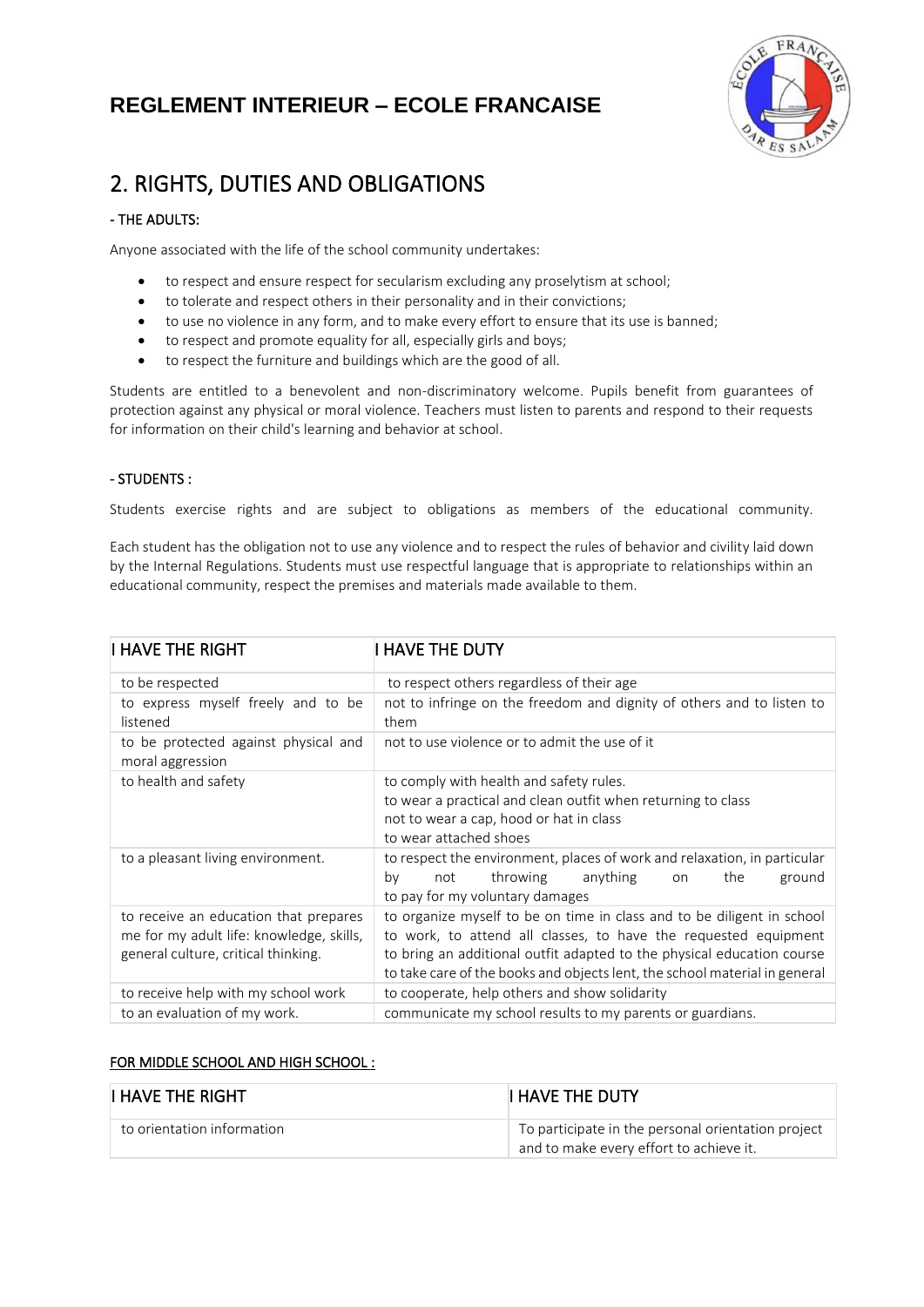

| to meet and express as a class delegate (subject to prior $\Box$ To assume my role as delegate and |                |  |                                            |  |
|----------------------------------------------------------------------------------------------------|----------------|--|--------------------------------------------|--|
| authorization from the headmaster)                                                                 | representative |  |                                            |  |
|                                                                                                    |                |  | To transmit the information for which I am |  |
|                                                                                                    | responsible    |  |                                            |  |

# - RIGHTS AND DUTIES OF PARENTS

Full members of the educational community, parents have rights, duties and obligations.

## Parents have the right:

- to be represented in all bodies of the school;
- to be the recipients of the results of their child and the disciplinary measures concerning him;
- to meet with the educational staff (right to information), they are received by appointment by the administration and/or the teachers;
- to be informed of the lack of attendance and punctuality of their child;
- to refuse the publication of a photo of their child without their authorization.

## Parents have a duty:

- to adhere to the educational requirements of the educational system they have chosen;
- to take an interest in their child's schooling, to follow the progress of his work and his results;
- to inform the educational team of any major event that may have repercussions on the smooth running of the child's schooling;
- to show reserve and respect for people and functions in all their relations with members of the educational community.

### Parents have an obligation:

- to organize the attendance and punctuality of their child;
- to inform the school of any absence or delay of their child and to justify it in writing;
- to ensure that their child is up to date with what has been done in class during his absence;
- to regularly consult their child's correspondence book and the communication platform of the SKOLENGO school;
- to answer financially and civilly for damage and acts of violence committed by their child;
- pay tuition fees;
- before any procedure within the school, report to reception and wait for the agreement of the person visited.

# TERMS OF PAYMENT AND COLLECTION OF TUITION FEES

Tuition at Ecole Française Arthur Rimbaud (EFAR) is chargeable for any child enrolled regardless of nationality. The absence of payment results in the automatic exclusion of the student, except in special cases submitted to the Management.

-The rates are set each year by the school.

- Quarterly invoices for nominal tuition fees are issued by the financial department at the beginning of each term. They are sent to families electronically. A financial regulation on the terms of payment of tuition fees, including the rates and the collection schedule, is given at the time of registration and distributed at each start of the school year. These financial regulations must be signed before the start of the school year (dematerialized computer procedure) and its signature constitutes unconditional acceptance of its elements.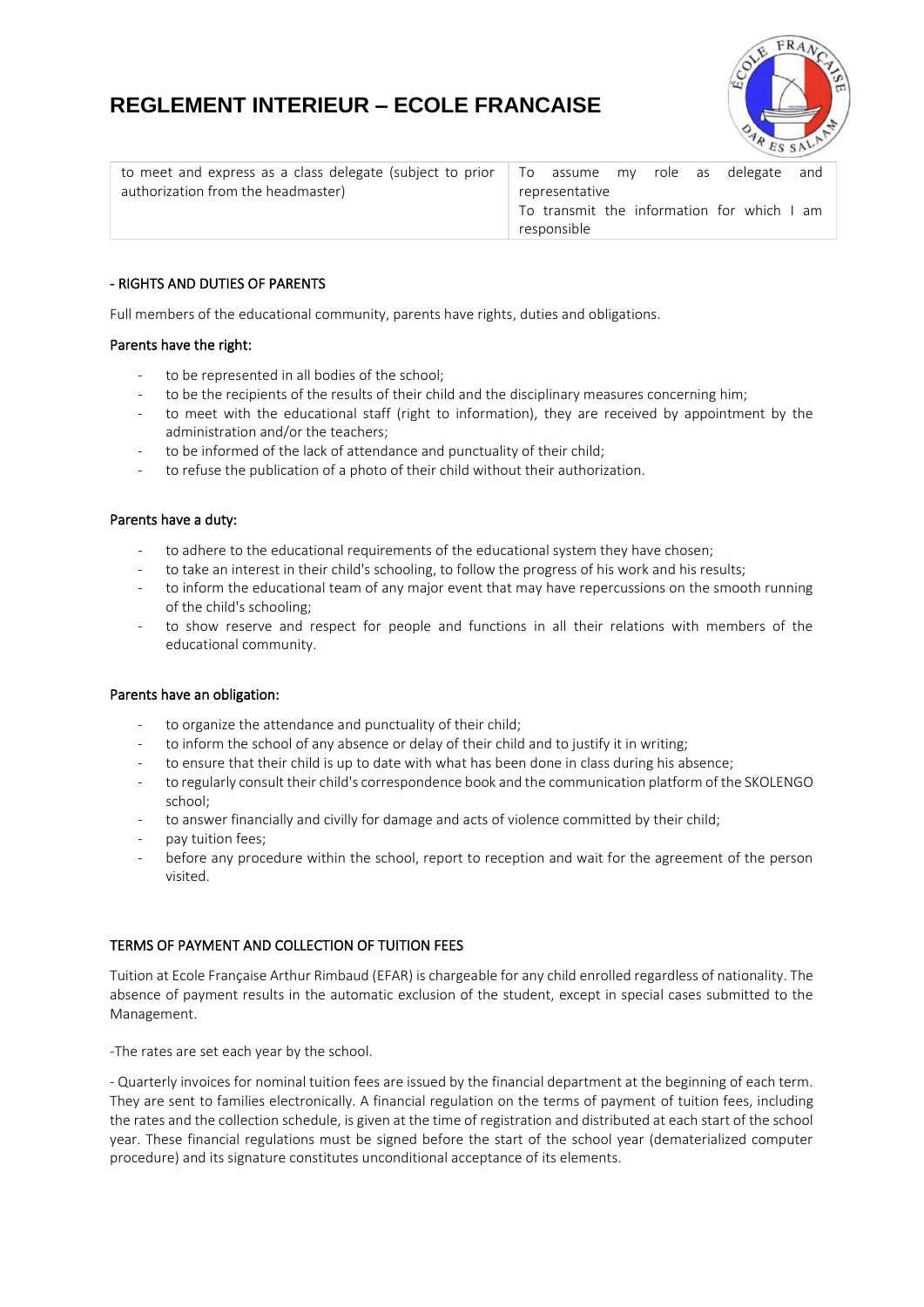

# 3 - SCHOOL AND EXTRA-CURRICULAR LIFE

School Life is managed by the CPE and his team, in charge of verifying the respect of the internal rules by the students when they are not in class, under the responsibility of the teachers.

# COMMUNICATION :

Back-to-school meetings are organized at the beginning of the school year so that parents and teachers can get to know each other, discuss and build together the educational partnership necessary for the best possible success of the student.

In secondary school, the SKOLENGO tool is a privileged vector of communication from the school to the parents. Parents are received by appointment requested from teachers or by them via school life [secretariat@frenchschooltanzania.org.](mailto:secretariat@frenchschooltanzania.org)

However, two parent-teacher meetings per year are organized in order to facilitate communication between all the teachers and the parents of pupils.

In primary school, parents are received by appointment requested from teachers or by them via the contact book set up in each class from the beginning of the school year, or by e-mail to secretariat@frenchschooltanzania.org.

Finally, the School Life service, in particular the Principal Education Advisor (CPE) as well as the reception staff, are on hand to facilitate your procedures, answer your questions or address your requests to the teachers or the headmaster, according to the case.

# *Please note, however, that any request related to your child's educational situation must first be made to the teachers concerned (in copy to the CPE)*

### -MEALS

A canteen service is offered at lunchtime to students by an external service provider.

Pupils can therefore take their meals within the canteen under the supervision of the school. No kindergarten or elementary students are permitted to receive a lunch meal.

It is forbidden to bring cans, glass containers and other dangerous objects for lunch.

# - EXTRA-CURRICULAR ACTIVITIES (AES)

AES are organized in the afternoon under the responsibility of the school. Each animator ensures the safety of the children for the duration of the activity. Parents must bring and pick up their children at the exact time, ie according to the established schedules for these activities.

### *No student should stay in the school outside of class hours without being registered with AES.*

## *The establishment declines all responsibility in the event of an accident involving a child present at school outside of school or extracurricular hours.*

## *Any child still present in the school 15 minutes after the end of lessons or an extra-curricular activity will be taken to school life / nursery at the defined cost of 10,000 shillings per hour, any hour started being due.*

Subject to additional information provided during registration, these rules also apply to extra-curricular activities. The coordinator remains at your disposal for any information at the following address : [aes@frenchschooltanzania.org.](mailto:aes@frenchschooltanzania.org)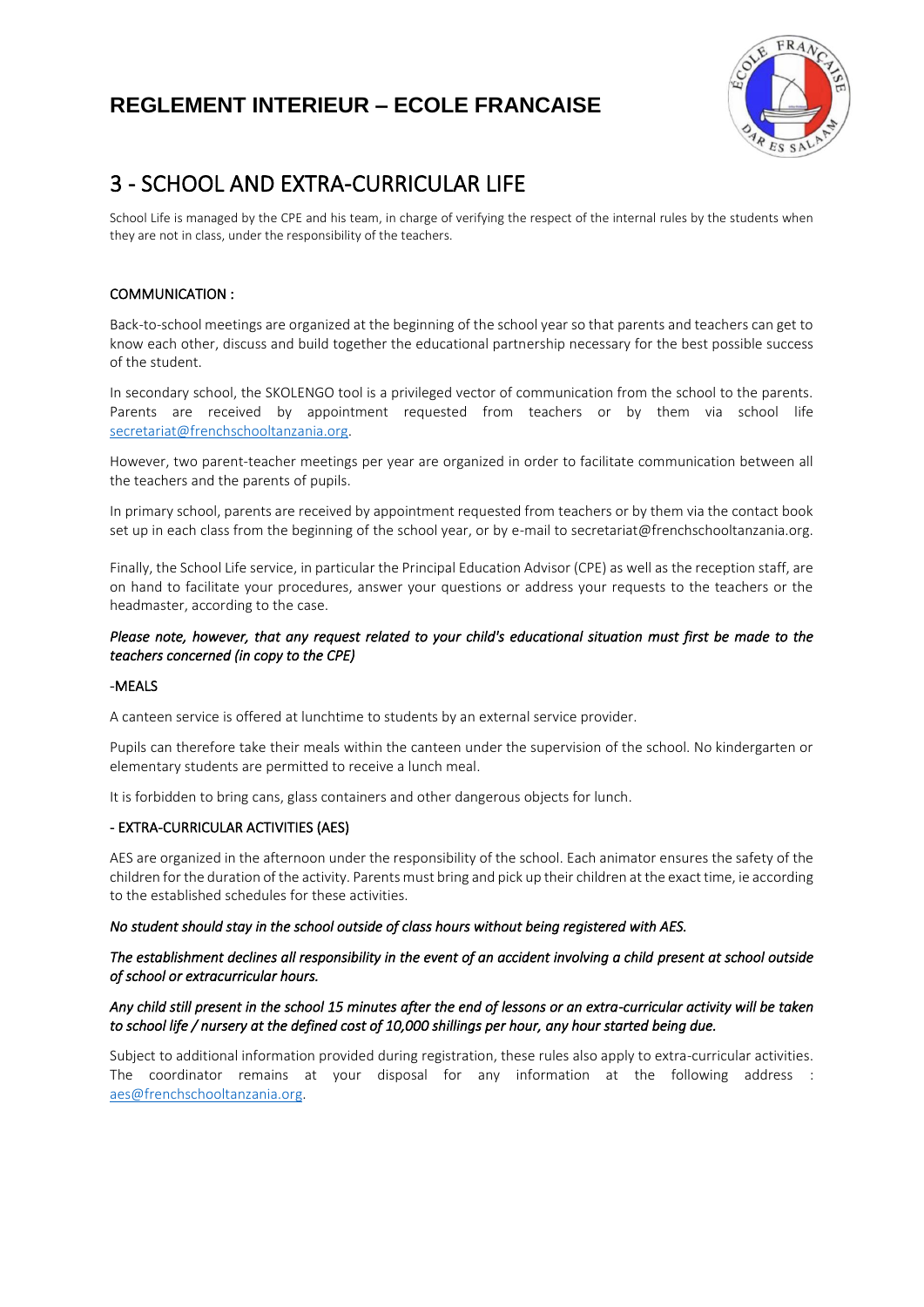

# *A ) For Nursery and Primary school*

# - MATERIAL :

Students must be in possession of the essential equipment requested by the teacher.

Students should only bring with them the material necessary for school activities. In kindergarten, the transitional object is allowed.

The use of cell phones is not permitted.

It is forbidden to bring to school: dangerous objects, jewellery, connected devices, electronic games and any sum of money not intended for school.

The school is not responsible for the loss or disappearance of money or jewelry or any valuables.

Each parent receives 3 exit cards from the school with photo, on the basis of the authorizations specified by their parents at registration or re-registration. In case of loss, parents will have to buy 3 more from the Reception and Security Manager at 15,000 Shillings.

Parents undertake to regularly consult/sign the liaison book (remarks, observations, correspondence, conduct, encouragement) for shared follow-up of their child.

### - Punishments and sanctions in elementary school:

Adapted, proportionate to the fault, thoughtful, punishment or sanction is educational and allows the child to build himself as a responsible individual.

Punishment can only be applied by the head of the school.

PUNISHMENTS:

### - Reprimands:

Behavior that disrupts school activity, breaches of the school rules, and in particular any physical or moral attack on other students or teachers, will result in reprimands, which will be immediately brought to the attention of the child's legal representatives by the teacher or the adult in charge (at the time of the fault). They may be recorded on SKOLENGO or in the liaison book.

- Deprivation of rights within the class: temporary deprivation or for a determined period of time of participation in a moment of speech or in an activity (punishment must be recorded on SKOLENGO).

#### - Reparations:

The reparation can be symbolic (apologies or written words, handshake, ...).

It can also be real when it is possible to repair the damage suffered. Finally, it can take the form of community service (a useful task for the school or the class: tidying up, cleaning up, etc.).

## Educational team :

The educational team is convened by the principal whenever the examination of a student's situation requires it, whether it is a question of academic efficiency, attendance or behavior.

It includes the principal or his/her deputy, the teacher(s) and the student's legal guardians, possibly the school nurse and the staff contributing to the schooling of handicapped students. In the event of serious and/or repeated failures reported to the school life and to the administration, the educational team may set up a protocol for remedying the situation.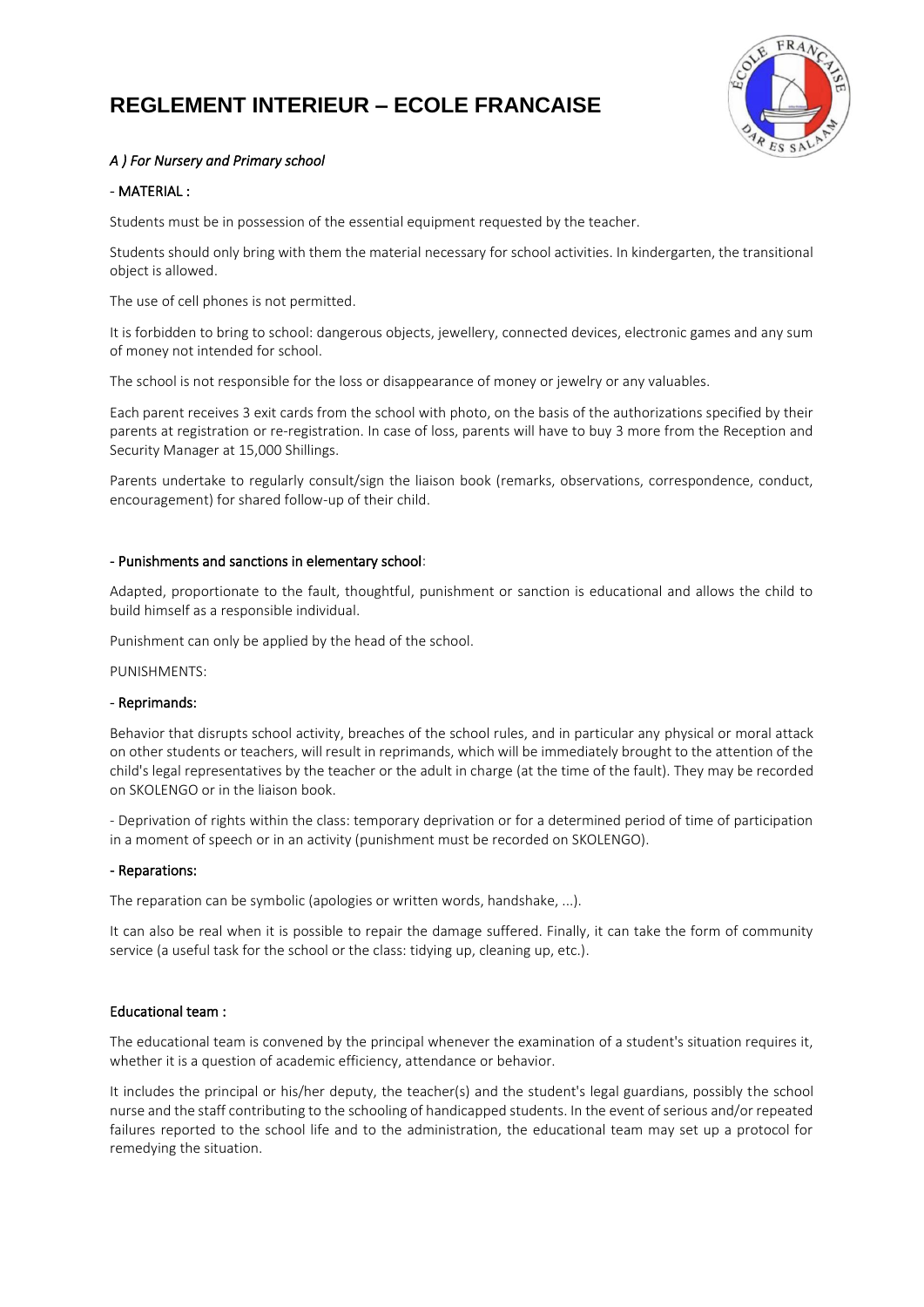

# *B) For Secondary school:*

The CPE accompanies the student in his/her daily life: he/she listens, gives good advice and provides the right framework. He/she implements measures of responsibility, punishments or sanctions according to the failures noted or indicated by the teachers and informs on this occasion the student's correspondence book. He/she informs the student's parents of any news concerning their child at school.

## The school identity card:

Each student receives an exit card from the school with a photograph, on the basis of the authorizations specified by their parents at registration or re-registration.

In case of loss, the student will have to buy another from the reception (10 euros).

### SKOLENGO:

Parents agree to regularly consult transcripts, timetables, observations, correspondence via SKOLENGO for the shared follow-up of their child.

#### Permanence :

The permanence corresponds to a time of work in autonomy with the schedule of the pupil. In the duty room, everyone works in peace. This is indeed an important key to academic success.

In college, a working time called "personalized help" is integrated into the timetable. Similarly, in high school, personalized support is included in the students' schedule. These times are devoted to complete homework, learning and deepening knowledge under the supervision of the professional.

### Computing :

The use of the computer room is subject to special rules which will be communicated to students at each start of the school year (computer charter).

### Punishments and penalties:

Any punishment must be individual and proportionate to the breach. The student can explain, justify and seek assistance from the Principal Education Advisor (CPE) or the headmaster.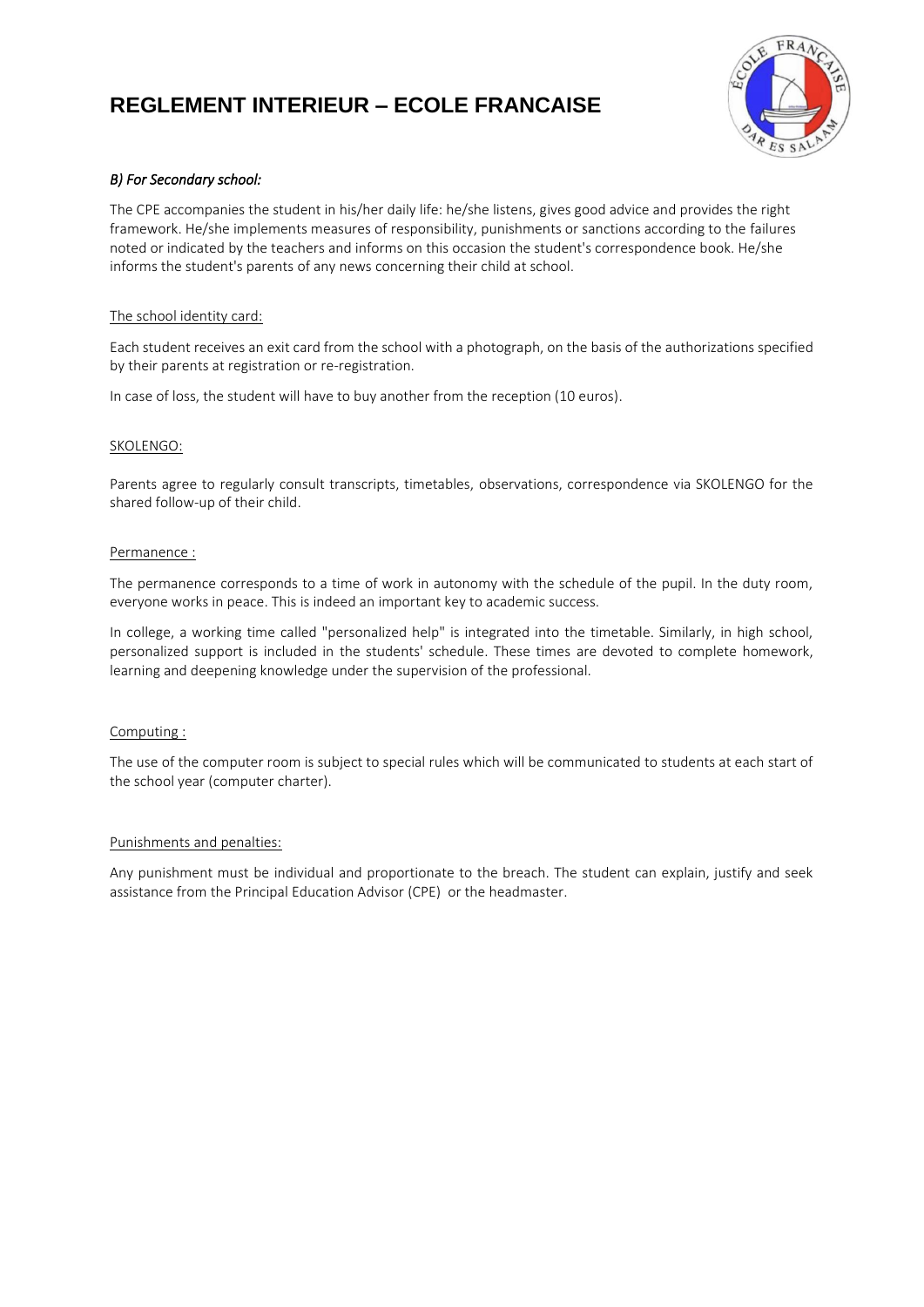

| Action                                                                | Procedure                                                                                                                                                                                                                                  |
|-----------------------------------------------------------------------|--------------------------------------------------------------------------------------------------------------------------------------------------------------------------------------------------------------------------------------------|
| <b>Registration on SKOLENGO</b>                                       | - Punishment explained to the student<br>- Information to the parents                                                                                                                                                                      |
| Oral or written apology                                               | - Punishment explained to the student<br>- Information to the parents                                                                                                                                                                      |
| Additional homework (may or may not be<br>accompanied by a detention) | - Punishment explained to the student<br>- Information to the parents<br>- Corrected homework                                                                                                                                              |
| <b>Exclusion from class</b>                                           | - Punishment explained to the student<br>- Information to the parents<br>- The student is taken in charge in the school and the<br>assignment is done during the exclusion (the school<br>ensures the transmission of the missed classes). |

# Preventive and temporary measure

The purpose of the preventive measure is to prevent a dangerous act from occurring.

The temporary measure is intended to ensure order within the school in the event of disciplinary proceedings against a student.

School punishments relate to breaches of student obligations: they are recorded by the teacher or the CPE in the student's correspondence book, to be signed by the family.

| Preventive<br>measures | Confiscation of a dangerous<br>or prohibited object in the<br>school | Teacher of staff<br>(management, education or<br>supervision) | Handing over the object to<br>the school staff by the<br>student.   |
|------------------------|----------------------------------------------------------------------|---------------------------------------------------------------|---------------------------------------------------------------------|
| Temporary<br>measures  | Prohibition of access to the<br>school                               | Head of school                                                | 2 days minimum or until the<br>date of the disciplinary<br>council. |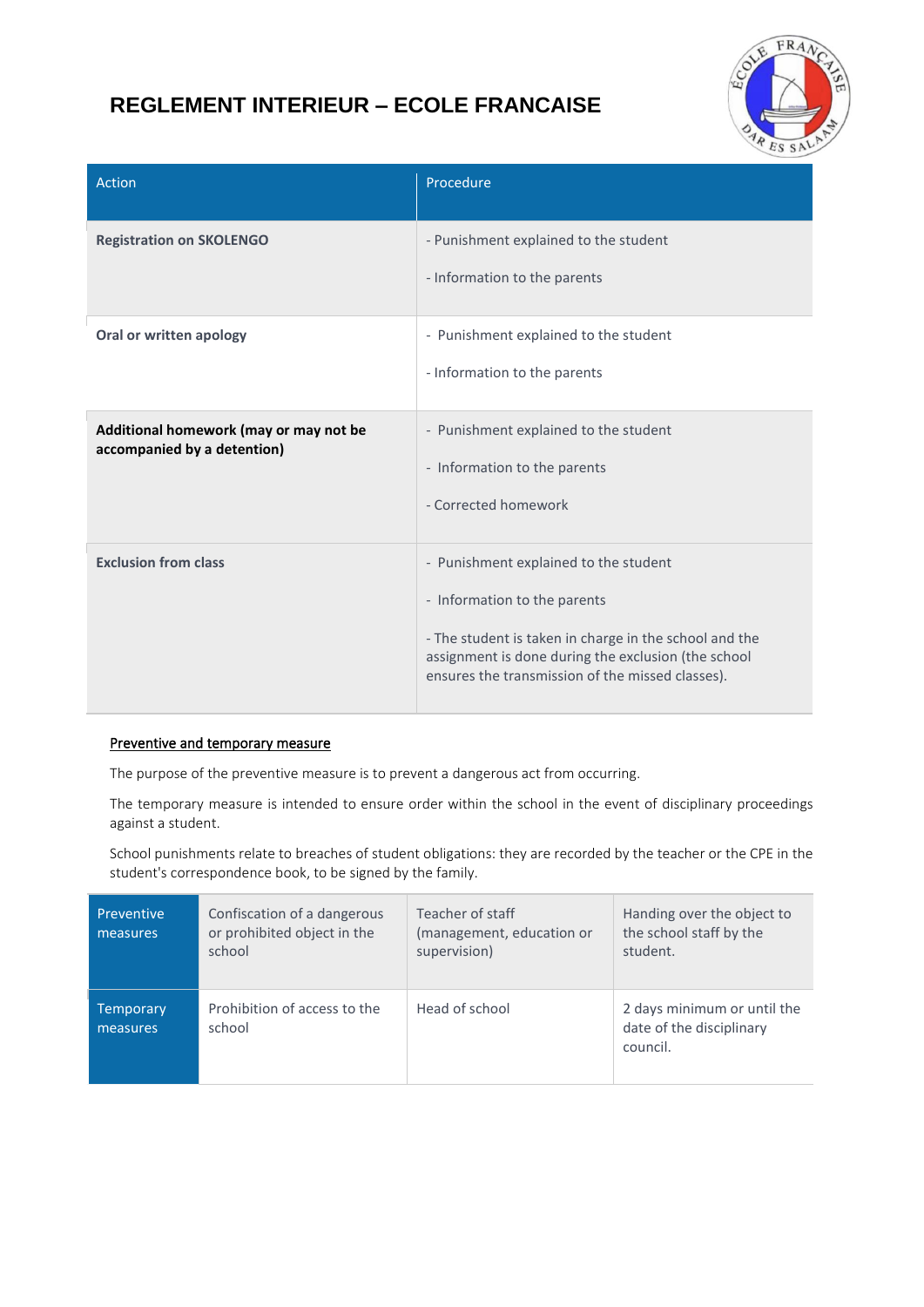

## **Sanctions**

Violations of the Internal Regulations may be subject to sanctions (only on the decision of the head of school)

- Warning
- Blame
- Accountability measure
- Temporary exclusion from class
- Temporary exclusion from the school or one of its ancillary services
- Definitive exclusion from the school or one of its ancillary services

### The educational committee:

Provided for by article R.511-19-1 of the education code, the educational commission is chaired by the headmaster or his representative.

### The Disciplinary concil:

It is chaired by the headmaster.

He/she can take sanctions against students depending on the nature and seriousness of the fault.

# 4 – HYGIENE, SAFETY AND HEALTH

Students must apply the health and safety rules that have been taught to them.

## - PROTOCOLS:

Any protocol relating to health, hygiene and safety put in place at EFAR must be rigorously respected. These protocols may change according to the local context and remain at the sole discretion of the headmaster and the management committee.

Specific regulations may be implemented for obvious reasons of safety, health or hygiene (regulations of the swimming pool, motor skills room, corridors, etc.), breaking them constitutes an infringement of these internal regulations.

### - KINDERGARTEN:

Kindergarten children are changed if necessary. Parents will have to give a change of clothes to their children's teachers at the beginning of the school year.

# - ACCIDENTS, PREVENTION, HEALTH AND CARE

In the event of an accident or illness, the administration informs the family and Doctor Pierre BERVAS, referring doctor at the French Embassy.

In case of emergency or impossibility to contact the family, the injured or sick child will be directly evacuated to the hospital indicated by the family on the registration form.

Insurance is taken out by the school at the beginning of the year and covers:

- the civil liability of the school and the student in the event of bodily injury, material and immaterial damage caused to third parties by staff and students, during school time and activities organized by the establishment,